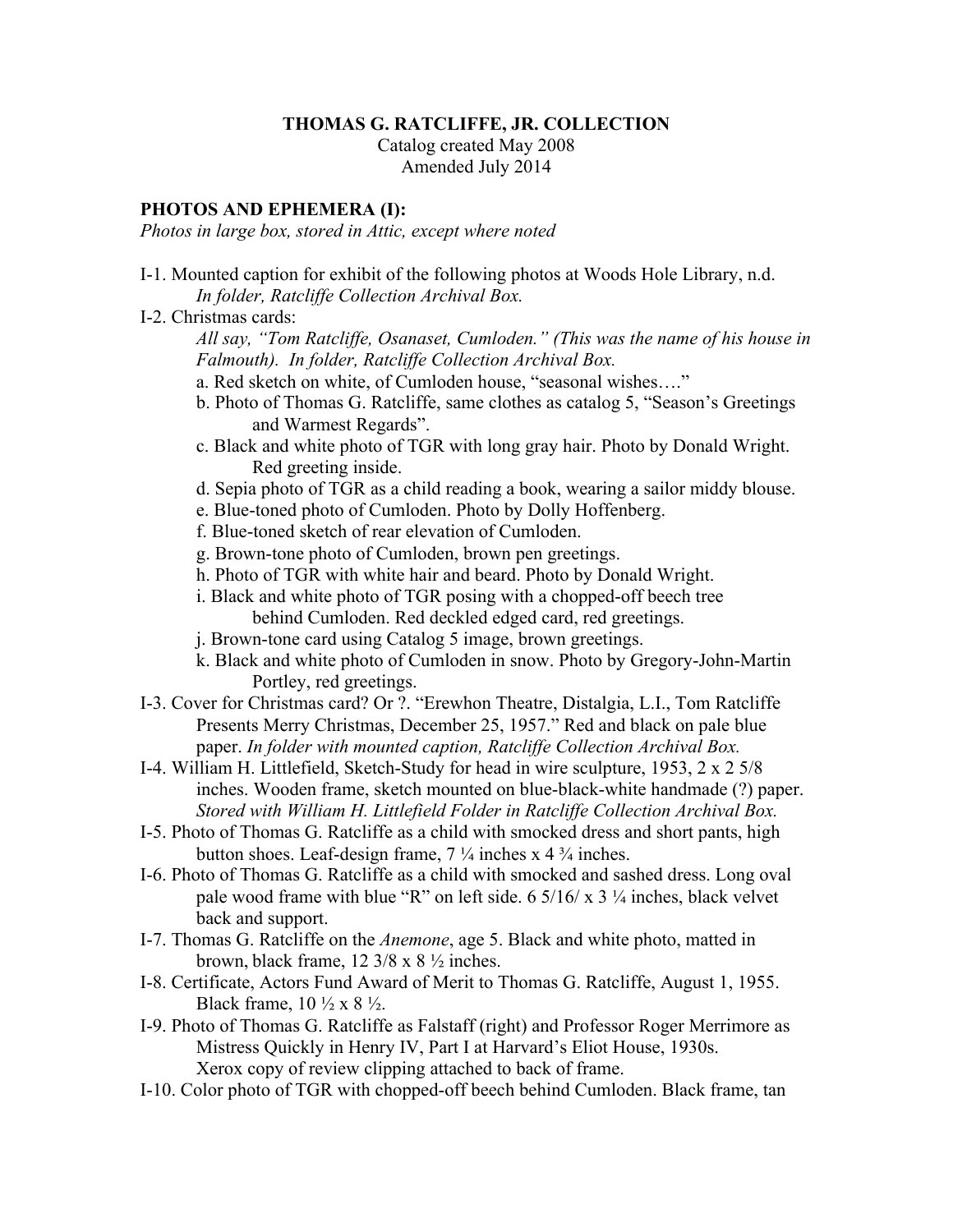mat, frame  $8\frac{1}{2} \times 7$  inches.

- I-11. Framed cover of *The Billboard* Magazine, December 30, 1944, with three theater techs pulling ropes of theater curtain. Black frame,  $10\frac{5}{8} \times 12\frac{3}{4}$  inches.
- I-12. Color photo of TGR on beach at Nobska Pond with Nims house ("The Larches") in background. Black frame,  $5 \frac{1}{8} \times 7 \frac{3}{4}$  inches.
- I-13. Sepia-toned photo of Thomas G. Ratcliffe during his military service, 1942-1945. Black frame,  $10 \frac{1}{2}$  x 12 1/8 inches.
- I-14. Color photo of the back of Cumloden, taken in autumn with gold leaves on the trees. Pale blue mat, red frame, 12 ¼ x 10 3/8 inches.
- I-15. Certificate for Scout Tower Honor Record at Valley Forge, Pennsylvania, for Thomas Ratcliffe, Jr., August 27, 1930. Silvered wood and black frame, 11 5/8 x 9 1/8inches.
- I-16. Autographed black and white photo of Burgess Meredith. White mat, red frame, 11 ½ x 14 inches.
- I-17. Color photo of older Thomas G. Ratcliffe, mounted, 11 x 14 inches.
- I-18. Three sepia photos of Thomas G. Ratcliffe as a baby. Matted together in pale blue and framed in a long gold frame, 16 7/8 x 9 inches.
- I-19. Photo of St. Louis (Missouri) Boy Scout Troop on deck of ship in Birkenhead, England, while attending worldwide Boy Scout Jamboree, 1929. Blue mat with red double lines, blue frame  $11 \frac{1}{2} \times 135\frac{1}{8}$  inches.
- I-20. Black and white photo of Cumloden in the snow. 7 x 10 inch print on white mat, black frame  $10\frac{3}{8} \times 14\frac{3}{4}$  inches.
- I-21. Black and white photo of TGR playing with glass hanging pieces. Blue mat with red double lines, blue frame  $11 \frac{1}{2}$  x 13 5/8 inches.
- I-22. Three black and white photos matted together of TGR as a boy wearing sailor's knickers, sailor middy, knee socks and flat pumps. White mat and dull gilded frame,  $11 \frac{1}{2}$  x  $19 \frac{1}{2}$  inches.
- I-23. Black and white photo of a raccoon in a cage, matted together with a certificate from the State of New York Conservation Department for trapping, in red frame,  $12 \frac{1}{2}$  x 15 inches.
- I-24. Color photo of Cumloden in snow at sunset. Matted on black hopsack fabric, black and red frame, 13 3/16 x 15 1/8 inches.
- I-25. Black and white photo of TGR with white hair and beard, sidelit pose, 1966. 8 x 10 inch print on gray mat, black frame 12 7/8 x 15 inches.
- I-26. Tooled brown leather notebook with bound in colored paper pages. "My Favorite Poetry, Anthology, Tom Ratcliffe." Typed poems with photos and illustrations pasted in on opposite pages. 7 x 10 inches. *In Ratcliffe Collection Archival Box.*
- I-27. Leatherette presentation portfolio, plastic enveloped pages with black liners. Ephemera, theater programs, reviews, cards. 12 ½ x 15 inches. *Stored with photos.*
- I-28. Newsclippings with photos. Tag sale, Thomas G. Ratcliffe estate, Falmouth *Enterprise*, July 2, 1982.
- I-29. Color portrait of Tom Ratcliffe in red Hawaiian-style shirt against a wall with green vine.Gilt floral-patterned frame with velvet back, labeled "Bachrach". 8 3/16 x 10 5/16 inches.
- I-30. Black and white photo of Tom Ratcliffe wearing work clothes, work gloves and